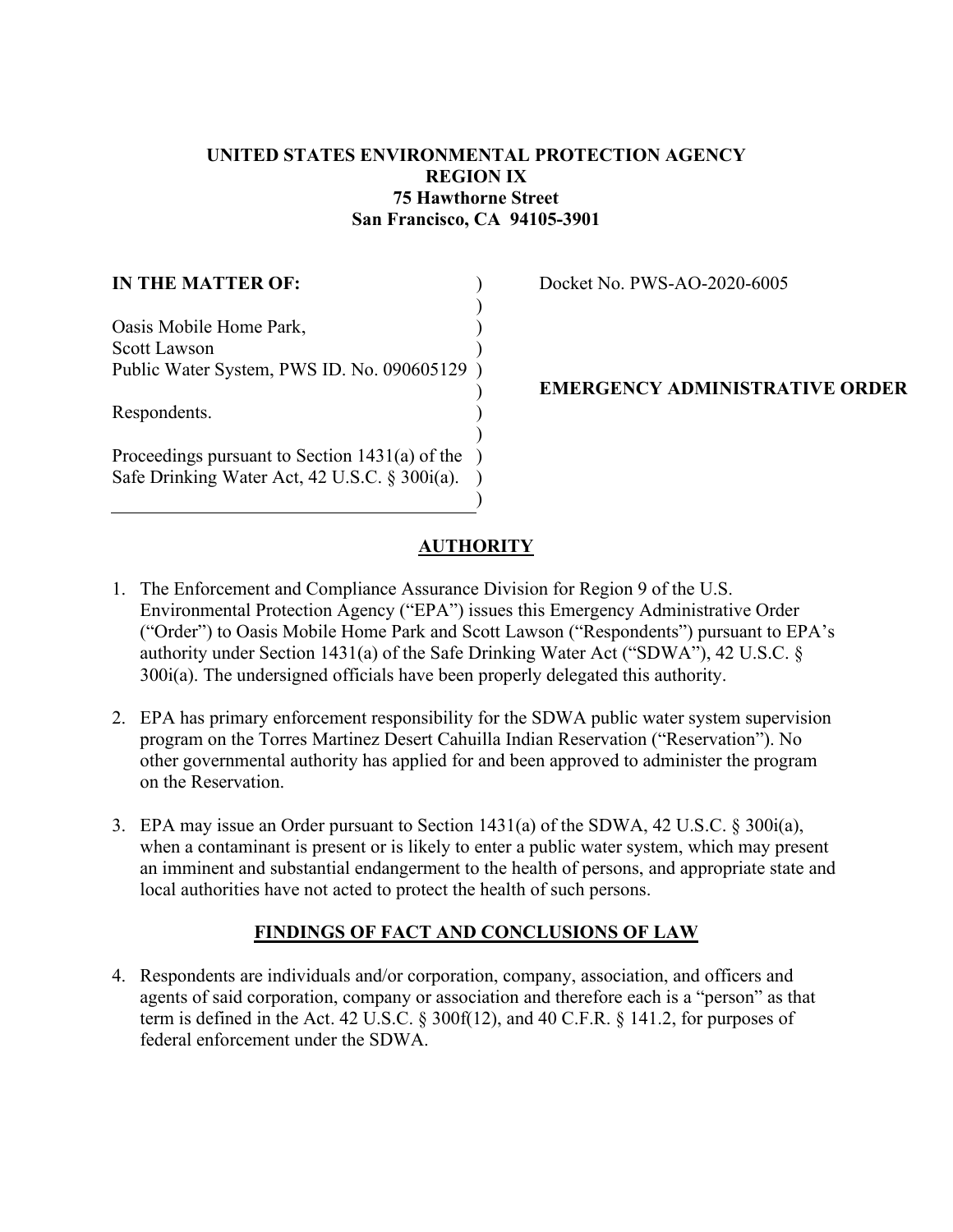- 5. Respondents own and operate a "public water system" within the meaning of Section 1401(4) of the SDWA, 42 U.S.C. § 300f(4), and 40 C.F.R. § 141.2, known as the Oasis Mobile Home Park Public Water System ("System" or "Oasis"), which serves water for human consumption through approximately 390 service connections to approximately 1,900 persons located on the Torres Martinez Desert Cahuilla Indian Reservation at 88740 Avenue 70, Thermal, California 92274.
- 6. Respondents' ownership and operation of a public water system makes each a "supplier of water" within the meaning of Section  $1401(5)$  of the SDWA, 42 U.S.C. § 300f(5), and 40 C.F.R. § 141.2, and subject to the requirements of Part B of the SDWA, 42 U.S.C. § 300g, and its implementing regulations at 40 C.F.R. Part 141.
- 7. The System, which regularly serves at least 25 year-round residents, is a "community water system" ("CWS") within the meaning of Section 1401(15) of the SDWA, 42 U.S.C. § 300f(15), and 40 C.F.R. § 141.2.
- 8. The System's arsenic treatment is an Environgen Technologies coagulation filtration system that uses a proprietary media. The source water is pumped through a LAKOS sand separator to remove most of the particles from the flow stream and then chlorine is added to the water to oxidize arsenic from arsenic 3 to arsenic 5 to help in the arsenic removal process. Afterwards, in the coagulation process, the water is injected with ferric chloride solution to produce arsenic-containing floc, a solid. The water is then piped through eight filter vessels, each containing a proprietary manganese oxide media, to remove the floc. The treatment process has a backwash component that cleans the filters by removing the arsenic saturated iron oxides and other particulates that may have been in the filtered water. After the water is filtered through the vessels, it is discharged to storage tanks and then pumped to distribution.
- 9. The SDWA's National Primary Drinking Water Regulations ("NPDWRs") at 40 C.F.R. § 141.62(b)(16) establish the Maximum Contaminant Level ("MCL") for arsenic, which is set at 10 parts per billion ("ppb").
- 10. The System is solely supplied by groundwater that has naturally occurring arsenic levels above the MCL of 10 ppb.
- 11. EPA has brought previous enforcement actions against Respondents. In September 2004, EPA issued an Administrative Order for failure to monitor and report for numerous SDWA chemical and microbiological contaminants. In September 2007, EPA and Respondents entered into a Consent Agreement and Final Order regarding SDWA monitoring and reporting violations, among others, that included an \$18,000 penalty. In August 2019, EPA issued an Emergency Administrative Order to Respondents due to arsenic levels after treatment at the Entry Point to the Distribution System ("EPDS") from 89 ppb to 97 ppb, which were also considered violations of the arsenic MCL.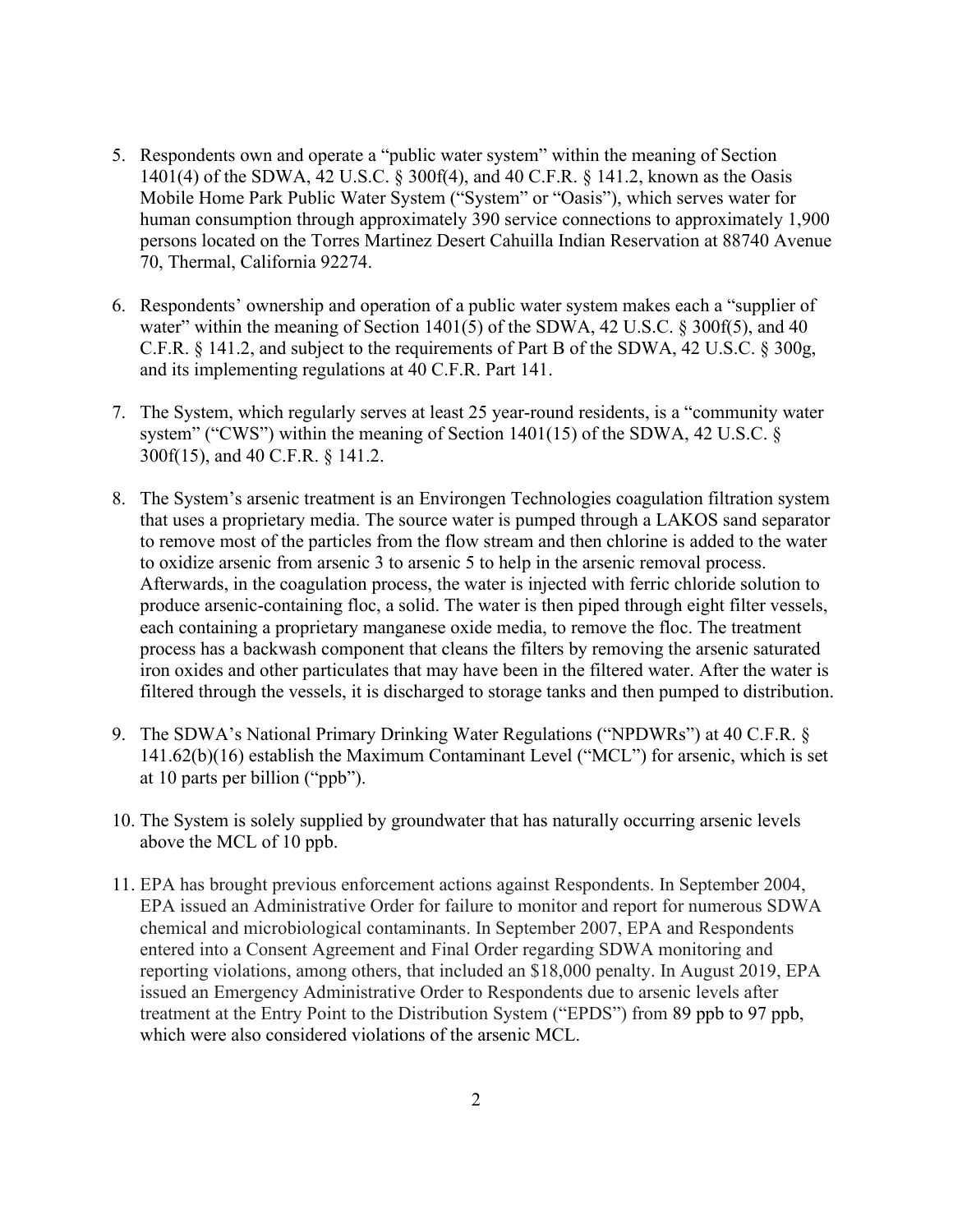- 12. Prior to issuing this Order, EPA consulted with tribal and local authorities and confirmed they have not acted to protect the health of persons in this instance.
- 13. EPA has determined that the following conditions at the System may present an imminent and substantial endangerment to the health of persons, based on the facts indicated in paragraphs 14 through 24 below. The EPA has determined this Order is necessary to protect public health.

### **Risks Posed by Arsenic Exposure**

14. Exposure to people by arsenic may result in both acute and chronic health effects. Arsenic is a known carcinogen and drinking high levels over many years can increase the chance of lung, bladder and skin cancers, as well as heart disease, diabetes and neurological damage.

### Arsenic in the Distribution System

- 15. A sanitary survey taken on February 25, 2020 indicates that the distribution system is made up of 1, 2, 3, 4, 6 and 8-inch PVC pipe. Many of the homes served by the distribution system have galvanized pipe, PVC, and copper.
- 16. On July 13, 2020 a community group conducted monitoring and submitted information to EPA regarding arsenic tests at Oasis showing arsenic levels in the homes sampled at 70, 40 and 30 ppb. These results were obtained using a HACH 280000 Low Range test taken at the tap in the homes.
- 17. On July 30, 2020, the same community group conducted another round of sampling and had the samples tested at Babcock Laboratories, Inc., a California certified laboratory. The arsenic levels in three of the homes at Oasis were at 84, 83, and 86 ppb. The community group submitted the certified results to EPA on August 17, 2020.
- 18. On August 26, 2020, Respondents' representatives took samples in individual homes, a water storage tank and EPDS at Oasis and had them analyzed at Babcock Laboratories, Inc. EPA and Torres Martinez representatives were present to oversee the sampling. The arsenic levels taken at the taps of residential homes ranged from 78 to 90 ppb, water storage tank at 87 ppb, and EPDS at 80 ppb, respectively.
- 19. Since October 31, 2019, the System collected 29 compliance samples at the EPDS and all results, other than the August 26, 2020 sampling event, were below the MCL. The System conducted weekly sampling through May 2020 and then monthly sampling up to July 2020.
- 20. Based on data collected by the Respondents, the community group, and in light of research papers on arsenic in distribution systems, EPA has determined that arsenic-containing precipitate is likely collecting in the System's piping and storage of the distribution system as well as the plumbing infrastructure of Oasis residential homes and is being released at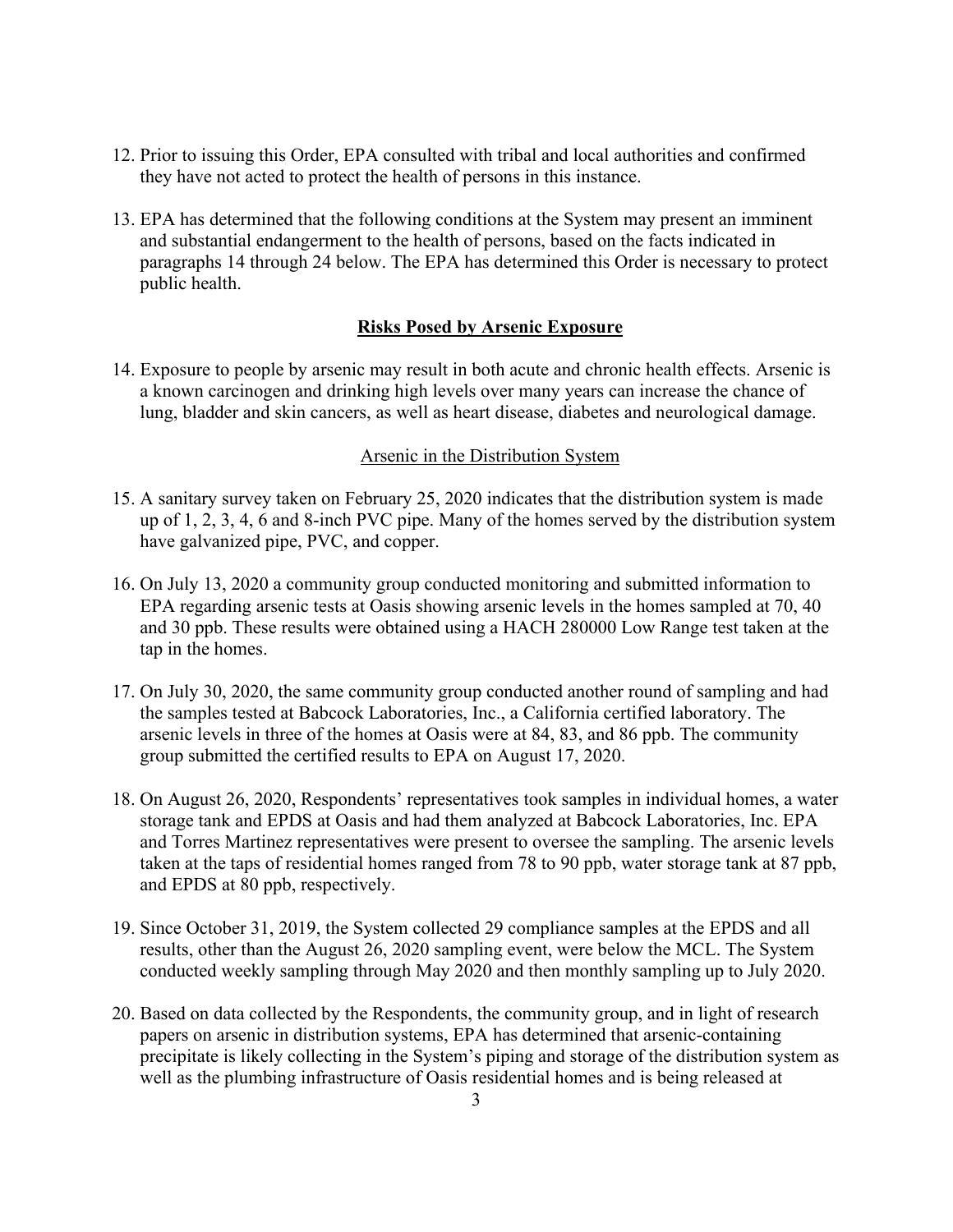concentrated levels. EPA believes this to be occurring because arsenic remaining in the water precipitates and concentrates due to iron or other chemicals that can precipitate arsenic present in the water or in galvanized piping. This phenomenon would also explain the discrepancy between recent sampling events showing elevated levels of arsenic within the homes while, at least until the August 26, 2020 sampling event, levels of arsenic at the EPDS have remained below the MCL. The elevated levels of arsenic resulting from physical and chemical changes within the distribution system may be exposing the residents to arsenic concentrations above the MCL.

#### High Arsenic Levels in Well #2

- 21. On August 24, 2020, Respondents reported to EPA that Well #1, the primary source of water for the System, had failed due to a greatly reduced flow and a high level of sand and clay accumulation at the sand trap filter and the treatment system. As a result, Respondents had switched to another well as the primary source of water for the System, Well #2, on August 22, 2020. This well has raw water with arsenic up to 100 ppb. EPA had previously informed Respondents that they needed to notify and coordinate with EPA prior to using Well #2 to ensure that all required testing be completed but Respondents failed to do so before switching wells.
- 22. Respondents' arsenic treatment, the Environgen Technologies coagulation filtration system, was only designed to treat arsenic at a range of 10 to 19 ppb in water, which was the range of arsenic in the raw water for Well #1.
- 23. Given that Well #2 has naturally high levels of arsenic up to 100 ppb, there is a likelihood that Respondents' treatment system, based upon its design, may not reliably and consistently treat the arsenic at Well #2 below the arsenic MCL. This has been demonstrated by the recent sampling on August 26, 2020, showing high levels of arsenic at the EPDS after the switch to Well #2.
- 24. Based upon the arsenic treatment system not being designed to remove levels of arsenic above 19 ppb, there is a risk of exposure of the residents to arsenic concentrations above the MCL as a result of use of Well #2.

## **EMERGENCY ORDER**

#### **Intent to Comply**

25. Within 24 hours of receipt of this Order, Respondents must notify EPA in writing of their intent to comply with the terms of this Order. To satisfy this requirement, Respondents must email the EPA points of contact identified below in Paragraph 46.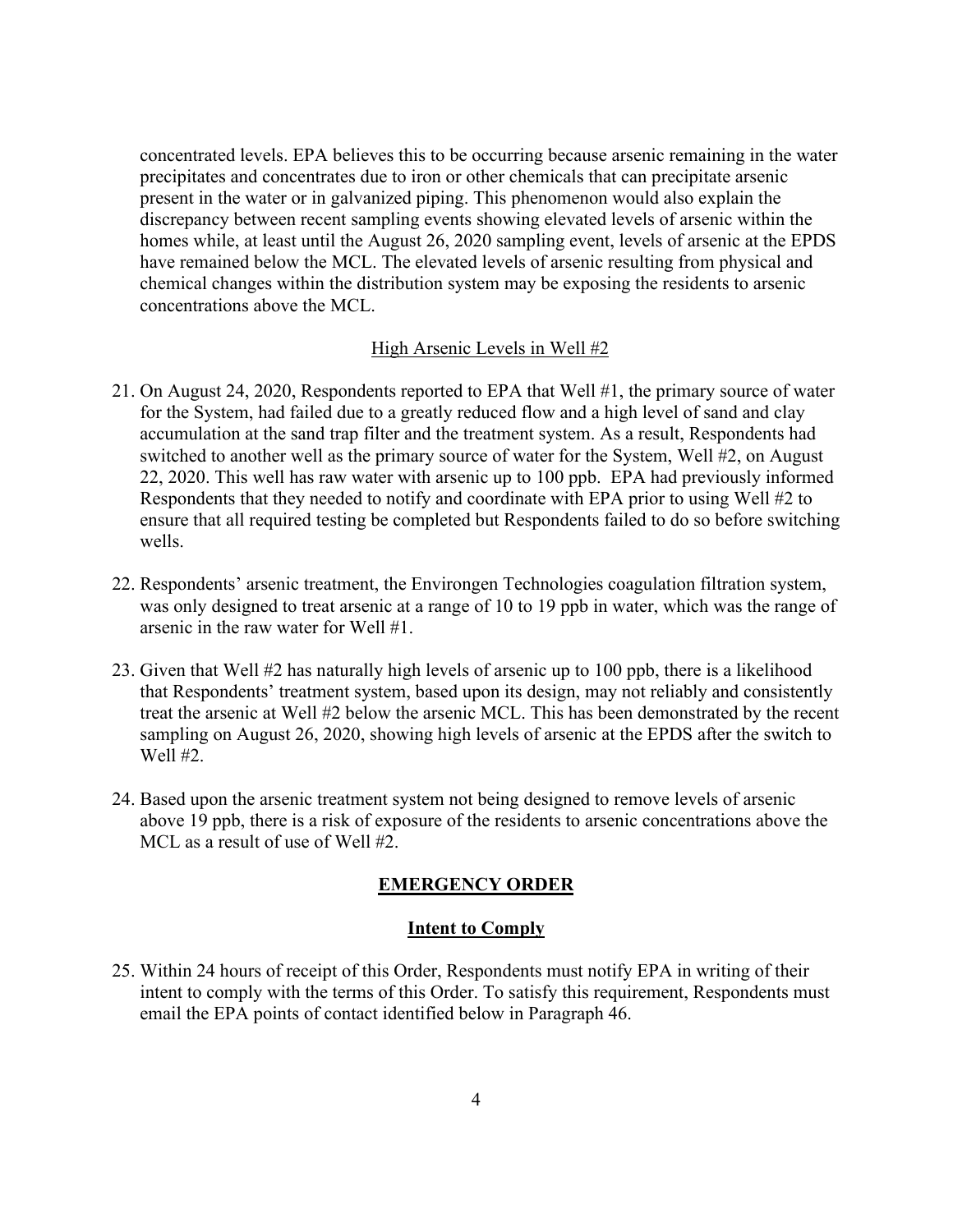### **Alternative Water**

- 26. Respondents shall provide an alternative source of water (e.g., bottled water) to customers no later than September 12, 2020, by 5:00 pm, that meets all applicable SDWA requirements at 40 C.F.R. Part 141. Respondents shall provide alternative source of water to its customers at no direct cost to customers (including as rent increases) until at least such time as EPA notifies Respondents in writing that they may discontinue supplying alternative source of water to the System's customers.
- 27. Notwithstanding the requirement of Paragraph 26, within forty-eight (48) hours of the effective date of this Order, Respondents shall develop, and submit to EPA for approval in accordance with Paragraph 47 an Alternative Water Source Plan ("AWSP") wherein Respondents detail how and where they will provide at least one gallon of potable water per day, per person. This per person daily allotment of alternative water must be made accessible to all persons served by the System. Additionally, the AWSP will outline how Respondents plan to inform every person served by the System of how to obtain the alternative water. If bottled water is going to be used by Respondents as alternative water in accordance with this Order, Respondents must ensure that the bottled water is certified by the International Bottled Water Association ("IBWA") or NSF International.
- 28. Once this AWSP is approved by EPA in writing, Respondents shall implement the AWSP within 24 hours as the method to ensure compliance with the ongoing alternative water requirement of Paragraph 26. The implementation of the AWSP shall remain in effect until EPA provides written notification to Respondents that AWSP implementation is no longer required.
- 29. In accordance with 40 CFR Part 141, Subpart Q, Respondents shall provide timely public notice (in English and Spanish) to System users regarding the alternative source of water, along with a description of the health effects associated with arsenic in drinking water. Respondents shall notify System users no later than 24 hours after implementing the AWSP.

### **Technical Provider**

- 30. Within seven (7) days of the Order's effective date, Respondents must identify and request EPA's approval to retain one or more properly certified, technical providers with sufficient technical and/or engineering knowledge and experience in the areas of drinking water system operations and design to assess the operation of the treatment system in regard to addressing concerns presented by the presence of arsenic in the distribution system and in the raw water being provided by Well #2. The technical providers shall be qualified to assess short- and long- term System compliance. Respondents must request approval via email to EPA points of contact identified in Paragraph 46.
- 31. Upon EPA's approval of the technical provider(s), Respondents have forty-eight (48) hours to retain the technical provider(s).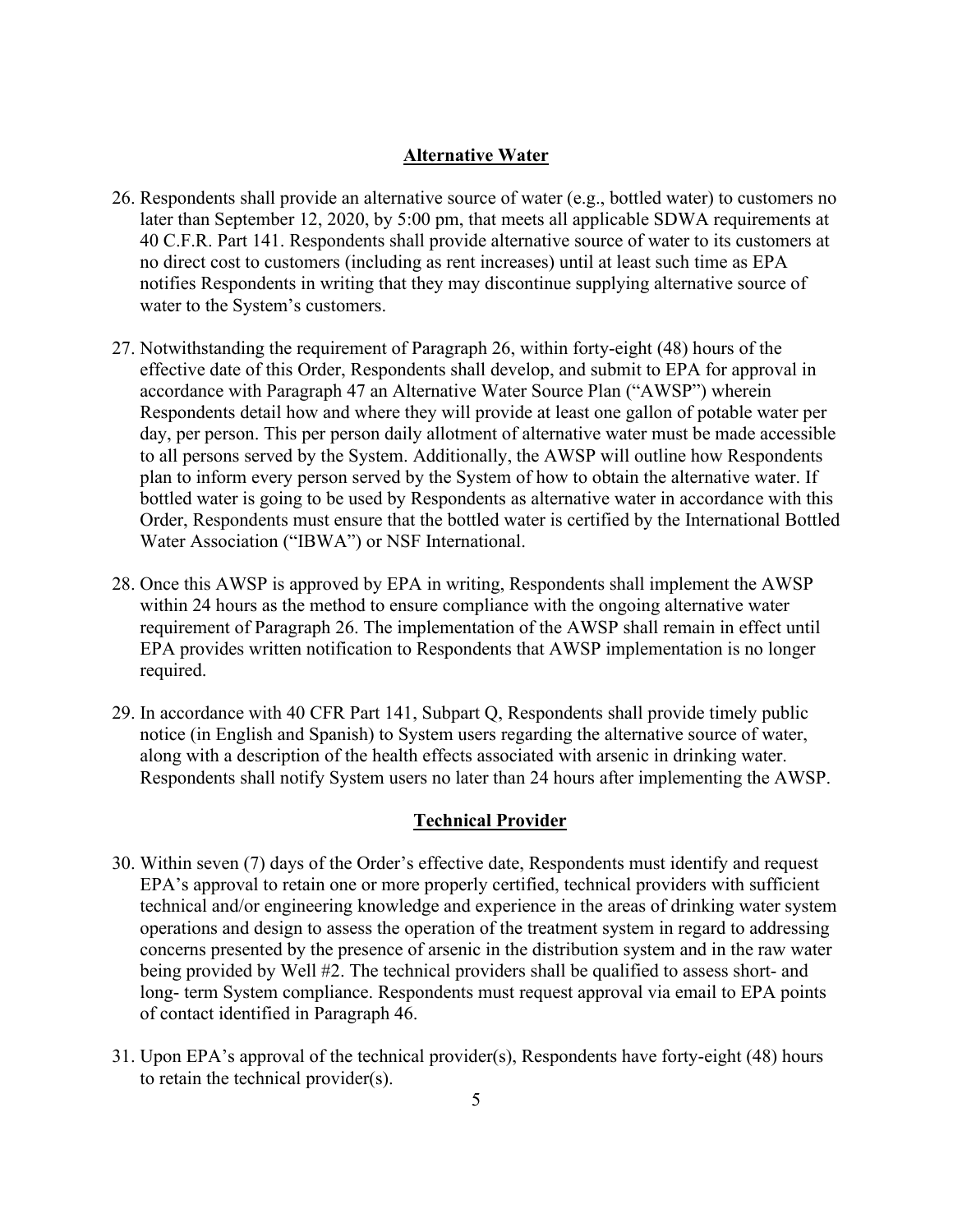## **Short Term Compliance Plan**

32. Within thirty (30) days of the Order's effective date, Respondents shall submit to EPA for approval in accordance with Paragraph 47 a Short Term Compliance Plan prepared by their technical providers that identifies short term measures described in Paragraphs 33-41 to address the risks posed by arsenic identified in this Order with its current arsenic treatment system.

### Increased Arsenic and Iron Distribution System Sampling and Analysis

- 33. The Short Term Compliance Plan shall include a distribution system sampling plan ("Sampling Plan") to identify throughout the distribution system at Oasis on an ongoing basis levels of arsenic, iron, and any other inorganic constituent that the Technical Provider or other reliable source of technical information identifies as potentially precipitating or concentrating arsenic. The Sampling Plan shall also be crafted to verify the efficacy of any measures put in place to control arsenic within the distribution system. The Sampling Plan shall identify locations for samples representative of all parts of the distribution system and all types of premise plumbing to identify levels of constituents being sampled for throughout the system by measuring levels at tap samples of individual homes within the System. The Sampling Plan, at a minimum, shall require monitoring consistent with this paragraph no less than once per week commencing upon EPA's approval of the Sampling Plan, alone or in conjunction with EPA's approval of the Short Term Compliance Plan, at the sampling locations identified in the Sampling Plan.
- 34. The Sampling Plan shall require that samples shall be taken after the tap is flushed on full flow for 1-2 minutes and then the sample shall be collected while on full flow and that all arsenic samples shall be sent to a State-certified laboratory for analysis. The Sampling Plan shall also require that Respondents provide all results to EPA within twenty four (24) hours of receiving them.
- 35. Respondents shall implement the Sampling Plan within two (2) days of EPA's approval and continue implementation until they receive notice from EPA that it is no longer necessary.
- 36. Respondents shall comply with any additional and/or more frequent sampling and analysis requirements determined necessary by EPA following written notice by EPA of any such requirements.
- 37. Respondents shall continue to comply with all applicable monitoring and reporting requirements of the SDWA and NPDWRs in accordance with 40 C.F.R. Part 141.

## Flushing of the System

38. The Short Term Compliance Plan shall include a System-wide (including homes) plan to intermittently flush sitting water from the entire system ("Flushing Plan"). The Flushing Plan shall include a schedule of implementation and be designed in coordination with the results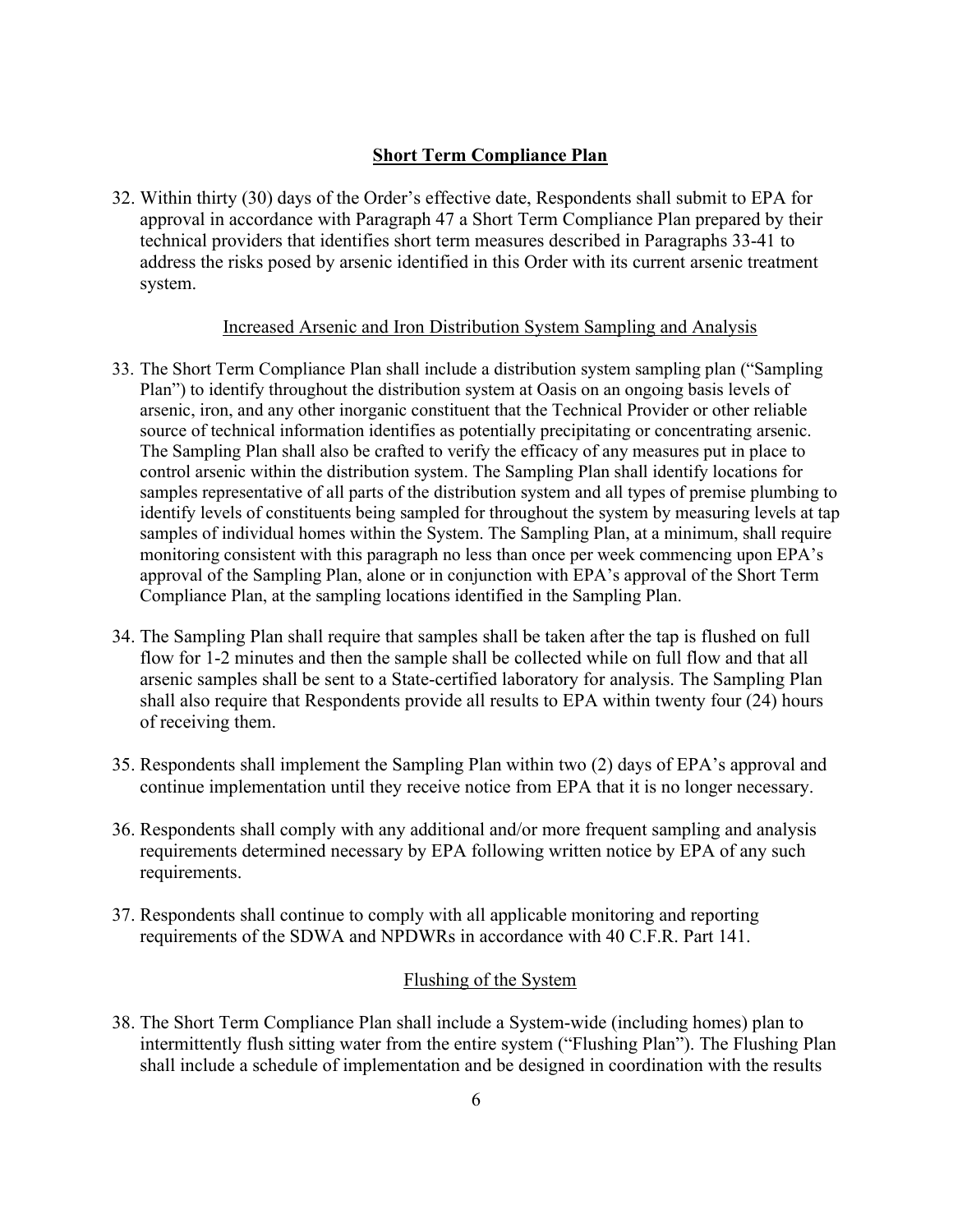of the Sampling Plan to remove all iron and arsenic from the distribution system and plumbing within each home.

39. Respondents shall implement the Flushing Plan within two (2) days of EPA's approval pursuant to Paragraph 47, alone or in conjunction with EPA's approval of the Short Term Compliance Plan, and continue implementation until EPA notifies Respondents in writing that flushing is no longer necessary.

## Assessment and Corrective Action Plan

- 40. The Short Term Compliance Plan shall include an Assessment and Corrective Action Plan that analyzes and provides short term corrective actions for both arsenic precipitating or concentrating in the distribution system and the high levels of arsenic found in Well #2. At a minimum, the Short Term Compliance Plan shall include the following measures to be implemented as quickly as possible:
	- a. For arsenic precipitating or concentrating within the distribution system:
		- i. An identification of the reason for precipitation or concentration of arsenic within the distribution system, including references to data, studies, or scientific articles forming the basis for the reasoning.
		- ii. A detailed plan how the Respondents can address the reasons for precipitation or concentration of arsenic in the distribution system, through either physical and/or operational changes at the System, including an implementation schedule for any corrective action found to be necessary.
		- iii. A discussion of how samples taken under the Sampling Plan will demonstrate the efficacy of any corrective action efforts.
		- iv. A discussion of any contingencies to be taken in case the identified corrective action is not effective at reducing or eliminating the precipitation or concentration of arsenic within the distribution system.
		- b. For the control of high level of arsenic contained in Well #2:
			- i. An identification of any bottlenecks or operational reasons why the current arsenic treatment technology would be limited from being able to treat the arsenic contained in the water from Well #2 sufficiently so that Respondents could comply with the arsenic MCL.
			- ii. A detailed plan how the Respondents can address any limitations identified for the arsenic control technology not being able to control the arsenic in the water from Well #2 to below the arsenic MCL, through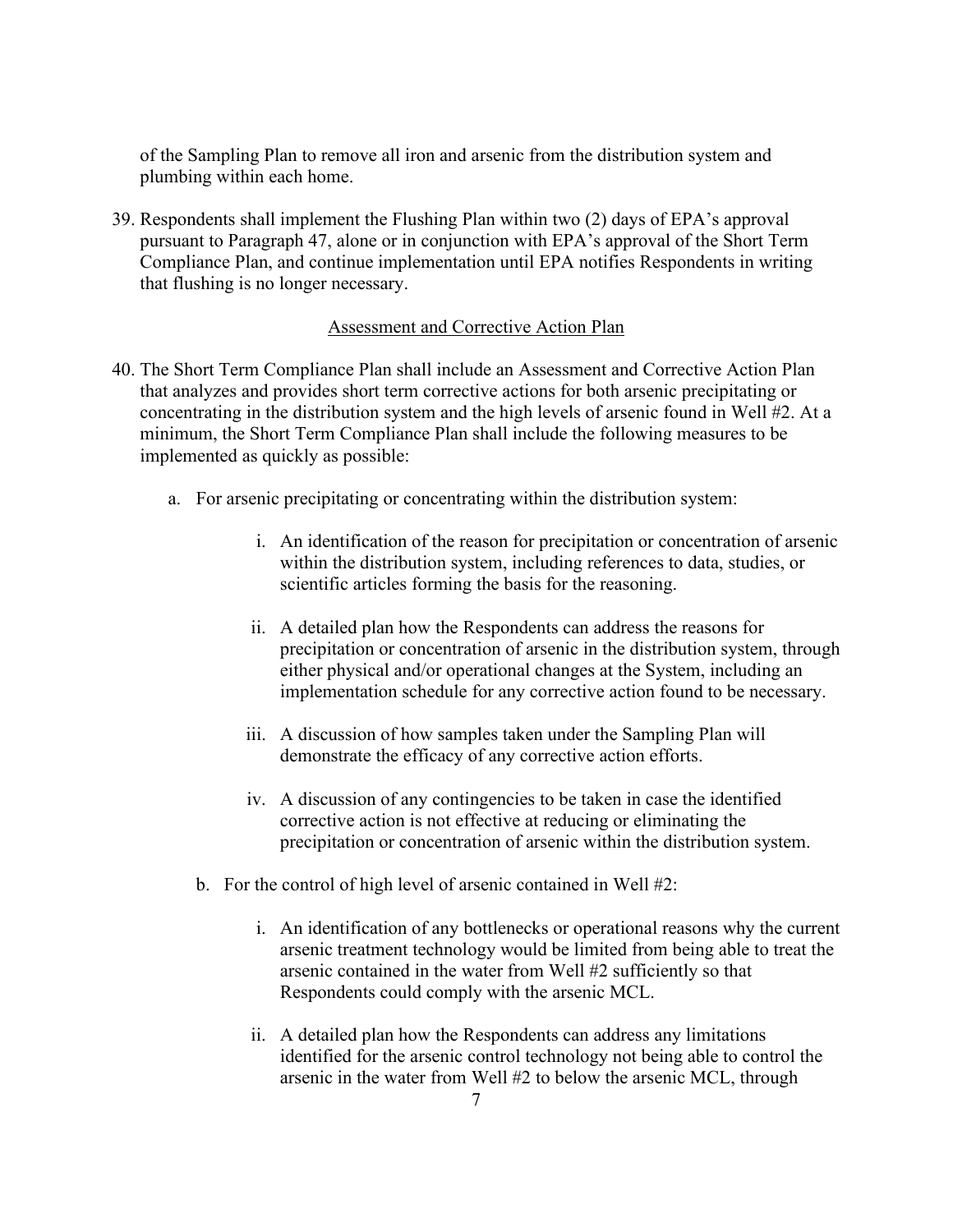either physical and/or operational changes at the System, including an implementation schedule for any corrective action found to be necessary.

- iii. A discussion of how samples taken under the Sampling Plan will demonstrate the efficacy of any corrective action efforts.
- iv. A discussion of any contingencies to be taken in case the identified corrective action is not effective at allowing the current arsenic treatment plan being able to remove arsenic from Well #2 sufficiently so that the System could meet the arsenic MCL.
- 41. Respondents shall implement the approved Assessment and Corrective Action Plan within two (2) days EPA's approval pursuant to Paragraph 47, alone or in conjunction with EPA's approval of the Short Term Compliance Plan.
- 42. Within six (6) months of the effective date of this Order, Respondents shall develop and submit to EPA for approval in accordance with Paragraph 47, a standard operating procedures ("SOP") to implement, on an ongoing operational basis, any measures identified in the Assessment and Corrective Action Plan that have been demonstrated to be effective at maintaining arsenic at or below the MCL in the distribution system and at the point of entry into the distribution system.
- 43. If implementation of the Corrective Action Plan fails to correct excess arsenic and iron in the System, the EPA may order further steps.

## **Long Term Compliance Plan**

- 44. Within Ninety (90) days of the Order's effective date, Respondents shall submit to EPA for review and comment a Long Term Compliance Plan prepared by their technical providers that identifies measures and strategies for ensuring the long term and sustainable provision of water to the Oasis community meeting the arsenic MCL.
- 45. The Long Term Compliance Plan shall consider and recommend one of the following as a long-term solution to address the risks identified in this Order: (1) identification and development of one or more additional wells that contain arsenic below or close to the arsenic MCL to serve as the raw water source for the System and/or (2) a plan for consolidation of the System with an outside provider of water, such as the Coachella Valley Irrigation District. In considering these two long term options, the Long Term Compliance Plan shall also include the following components:
	- a. New Production Well Requirements: As part of the evaluation of one or more new wells for the System, Respondents shall follow the requirements of the Attachment to this Order for consideration and development of any new wells, and the Long Term Compliance Strategy shall describe how these requirements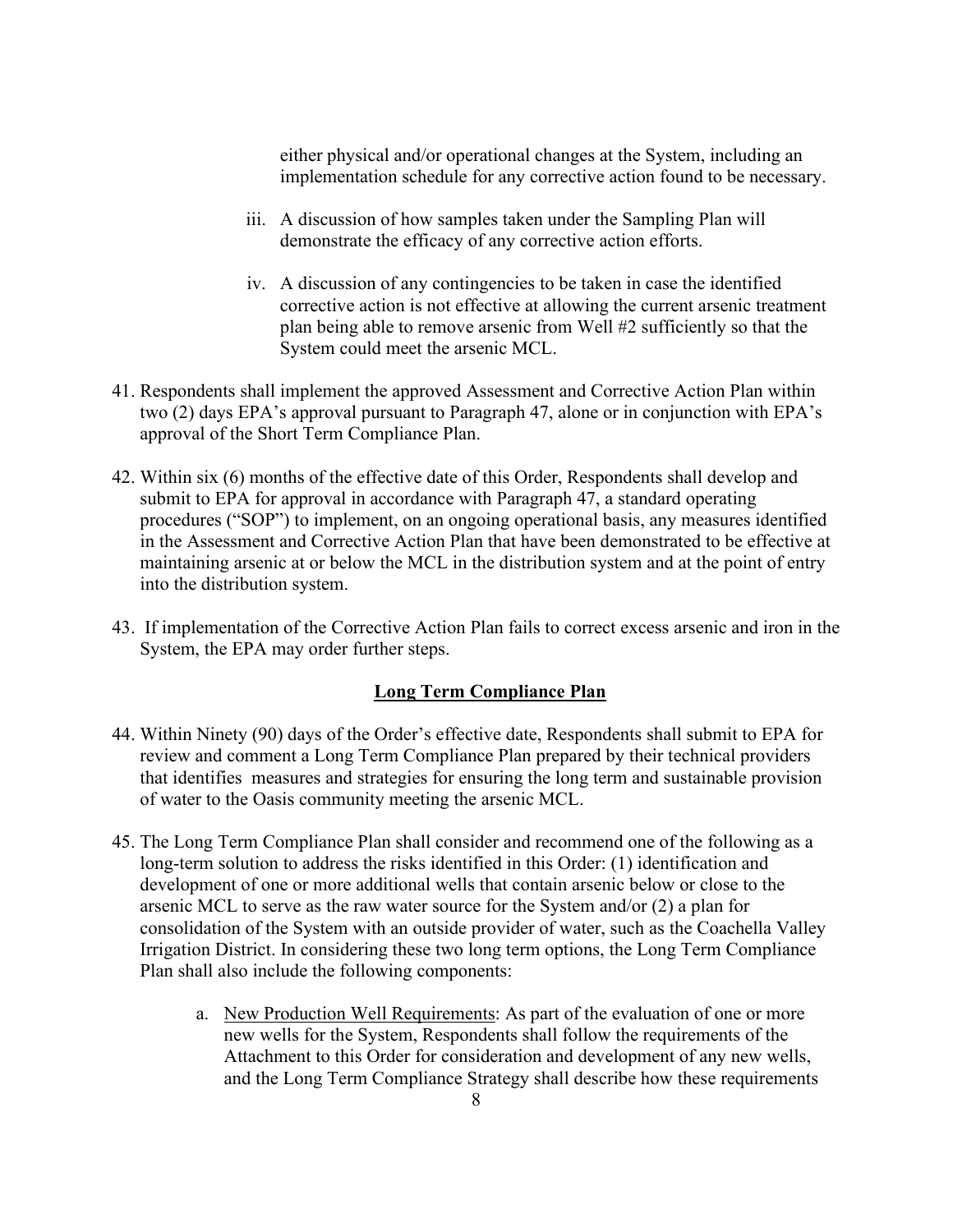will be met. The Attachment addressed various aspects of new well development, including *Zone Testing*, *Well Production* and *Well Capacity.*

- b. Consolidation Consideration Study: As part of the evaluation of consolidation, Respondents shall provide a Study on the feasibility of consolidating the System with public water systems and facilities within a five (5) mile radius of the System, analyzing both the physical consolidation of Respondents' System to participating water systems (physical consolidation) and/or the management of the participating water system of Respondents' System (managerial consolidation). This Study shall include the following components:
	- i. A description of how contact will be initiated with possible public water system candidates for consolidation;
	- ii. An evaluation of the cost of construction of required infrastructure improvements;
	- iii. An evaluation of the cost differential and pros and cons of both impacted systems and communities (customers);
	- iv. A discussion of how preliminary agreements/commitments will be prepared for parties to participate in consolidation of facilities;
	- v. A discussion of water service agreements will be drafted including easements and possible transfer of water rights to restructured water system;
	- vi. An evaluation of federal and tribal laws, policies and procedures (i.e., Torres Martinez Desert Cahuilla Tribe) for access, water rights and easement requirements as well as operation, construction and water infrastructure right of ways;
	- vii. A discussion of how agreements authorizing to act on the behalf of the participating water system will be drafted if such authorizations are needed; and
	- viii. A description of how long it will take to complete the consolidation project.

### **GENERAL PROVISIONS**

## **Notifications**

46. Respondents must notify EPA within twenty (24) hours after learning of a violation or situation with the potential to have serious adverse effects on human health as a result of short-term exposure to contaminants. 40 C.F.R. § 141.202(b)(2).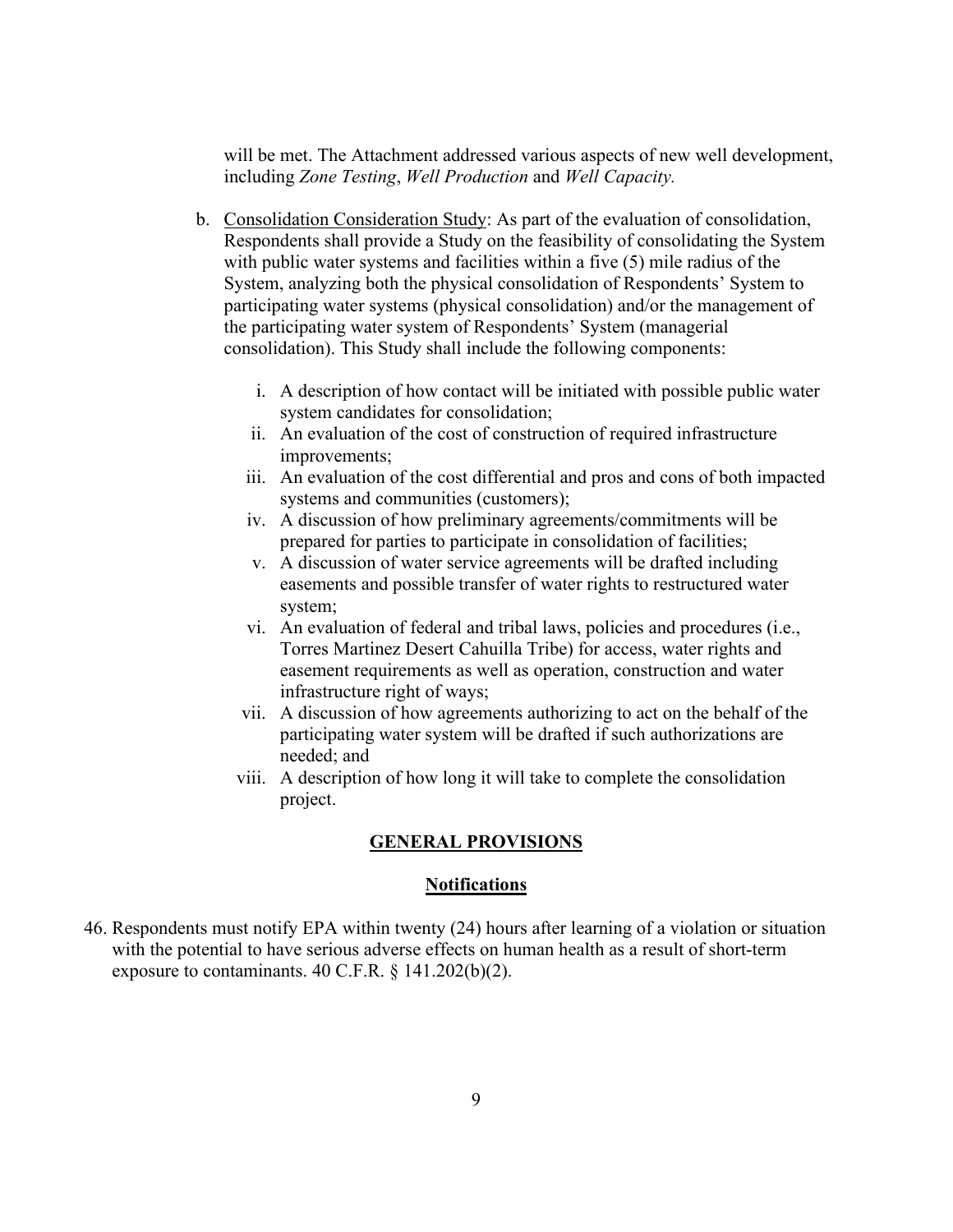### **Reporting**

47. Within five (5) business days of this Order's effective date, Respondents must begin and continue to submit weekly updates to EPA on Respondents' progress complying with this Order. At a minimum, the update should include any measures Respondents have taken to identify and address the problems with the System, any sample data, and a summary of all efforts to meet the requirements of this Order, including the provision of alternative water. These reports must be submitted via email to both of the following points of contact for EPA:

Everett Pringle SDWA Enforcement Section U.S. Environmental Protection Agency 75 Hawthorne Street (ENF-3-3) San Francisco, CA 94105 Phone: (415) 972-3548 E-mail: [pringle.everett@epa.gov](mailto:pringle.everett@epa.gov)

Jason Gambatese Tribal Drinking Water Team U.S. Environmental Protection Agency 75 Hawthorne Street (WTR-4) San Francisco, CA 94105 phone: 415-972-3571 Email: gambatese.jason@epa.gov

### **Review and Approval of Submissions**

48. For any submission required under this Order for EPA approval, EPA may approve or disapprove in writing the submission, in whole or in part. If EPA disapproves a submission, or any component of a submission, Respondents shall address all deficiencies identified by EPA and resubmit the submission or relevant components for EPA's review within fourteen (14) days of receipt of EPA's disapproval. Respondents shall immediately implement those components of a submission that have been approved by EPA. Any submission or component of a submission approved by EPA become enforceable conditions of this Order.

### **Bi-weekly Meetings**

49. No later than 30-days after the receipt of this Order, Respondents shall convene bi-weekly meetings by teleconference and/or other web based/virtual communication platforms and invite the Technical Provider, EPA or other pertinent stakeholders to discuss implementation of this Order. Respondents shall provide invitations at least seven (7) days in advance.

#### **Effects of this Order**

- 50. This Order does not affect any legal requirement or EPA's legal enforcement options in this matter. This Order constitutes final agency action. Under Section 1448(a) of the SDWA, 42 U.S.C. § 300j-7(a), Respondents may seek federal judicial review of SDWA Section 1431 emergency orders.
- 51. This Order does not relieve Respondents from its obligation to comply with any applicable federal, state, tribal, or local law.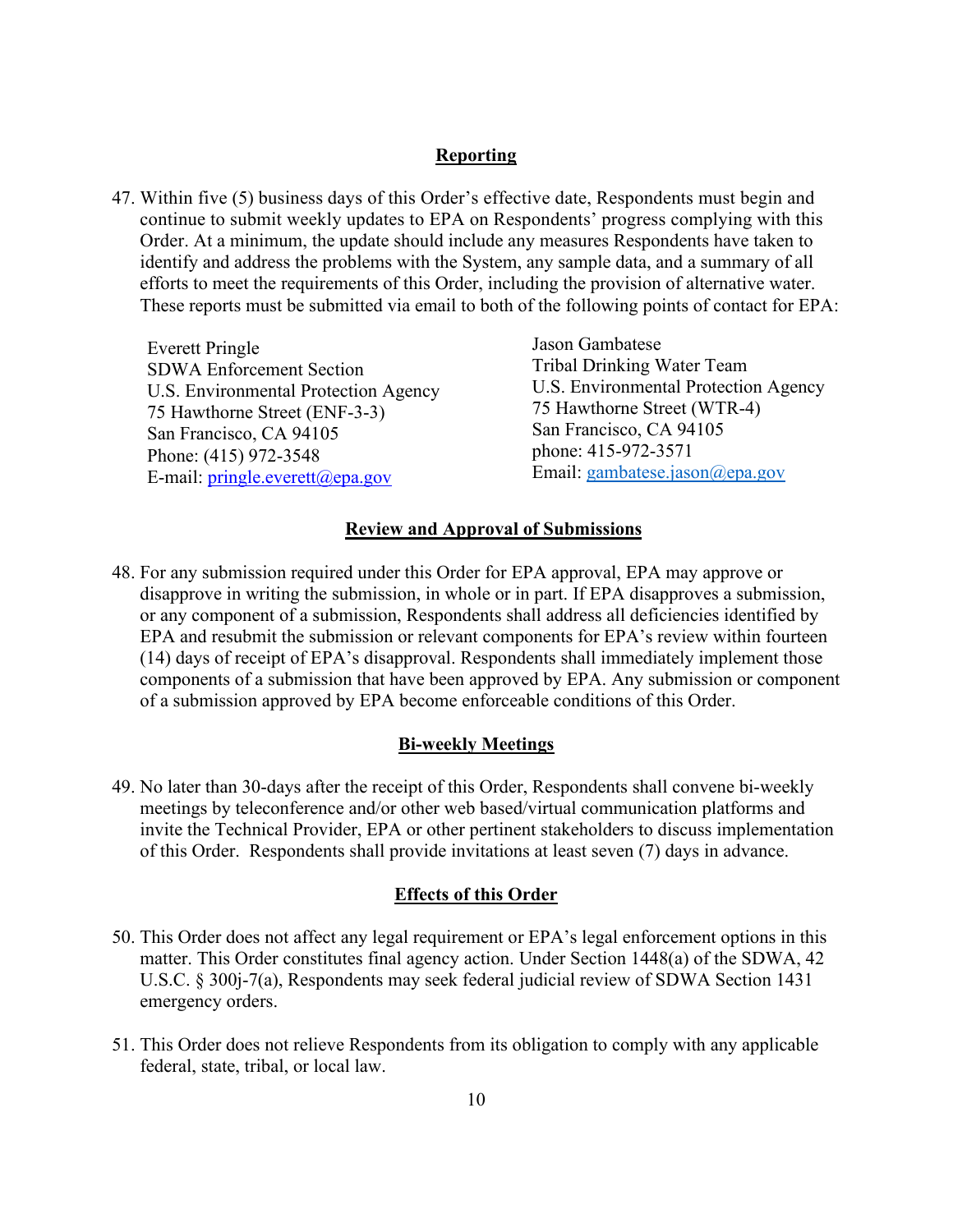- 52. Pursuant to SDWA Section 1431(b), 42 U.S.C. § 300i, in the event Respondents violate, fail or refuse to comply with any of the terms or provisions of this Order, EPA may commence a civil action in U.S. District Court to require compliance with this Order and to assess a civil penalty of up to \$23,963 per day of violation under the SDWA, as adjusted by the Federal Civil Penalties Inflation Adjustment Act of 1990, amended by the Debt Collection Improvement Act of 1996, and the subsequent Civil Monetary Penalty Inflation Adjustment Rule, 40 C.F.R. Part 19.
- 53. EPA reserves all rights against the Respondents and all other persons to take any further civil, criminal, or administrative enforcement action pursuant to any available legal authority. Nothing in this Order shall preclude EPA from taking any additional enforcement actions, including modification of this Order or issuance of additional Orders, and/or additional actions as the EPA may deem necessary, and/or from requiring Respondents in the future to perform additional activities pursuant to the SDWA or any other applicable law.

## **Modification and Termination of this Order**

- 54. EPA may modify this Order pursuant to its authority under Section 1431 of SDWA. EPA will communicate any modification(s) to Respondents in writing and they shall be incorporated into this Order.
- 55. The provisions of this Order shall be deemed satisfied upon Respondents' receipt of written notice from EPA that Respondents have demonstrated, to the satisfaction of EPA, that the terms of this Order, including any additional tasks determined by EPA to be required under this Order or any continuing obligation or promises, have been satisfactorily completed.

Issued and effective this 11th day of September 2020.

| <b>AMY MILLER-</b> | Digitally signed by AMY MILLER-<br><b>BOWEN</b><br>Date: 2020.09.11 15:41:31 -07'00' |
|--------------------|--------------------------------------------------------------------------------------|
| <b>BOWEN</b>       |                                                                                      |

Amy C. Bowen-Miller, Director Enforcement & Compliance Assurance Division U.S. Environmental Protection Agency, Region 9

Of counsel:

Ivan Lieben Office of Regional Counsel U.S. EPA – Region 9

Marcela von Vacano Office of Regional Counsel U.S. EPA – Region 9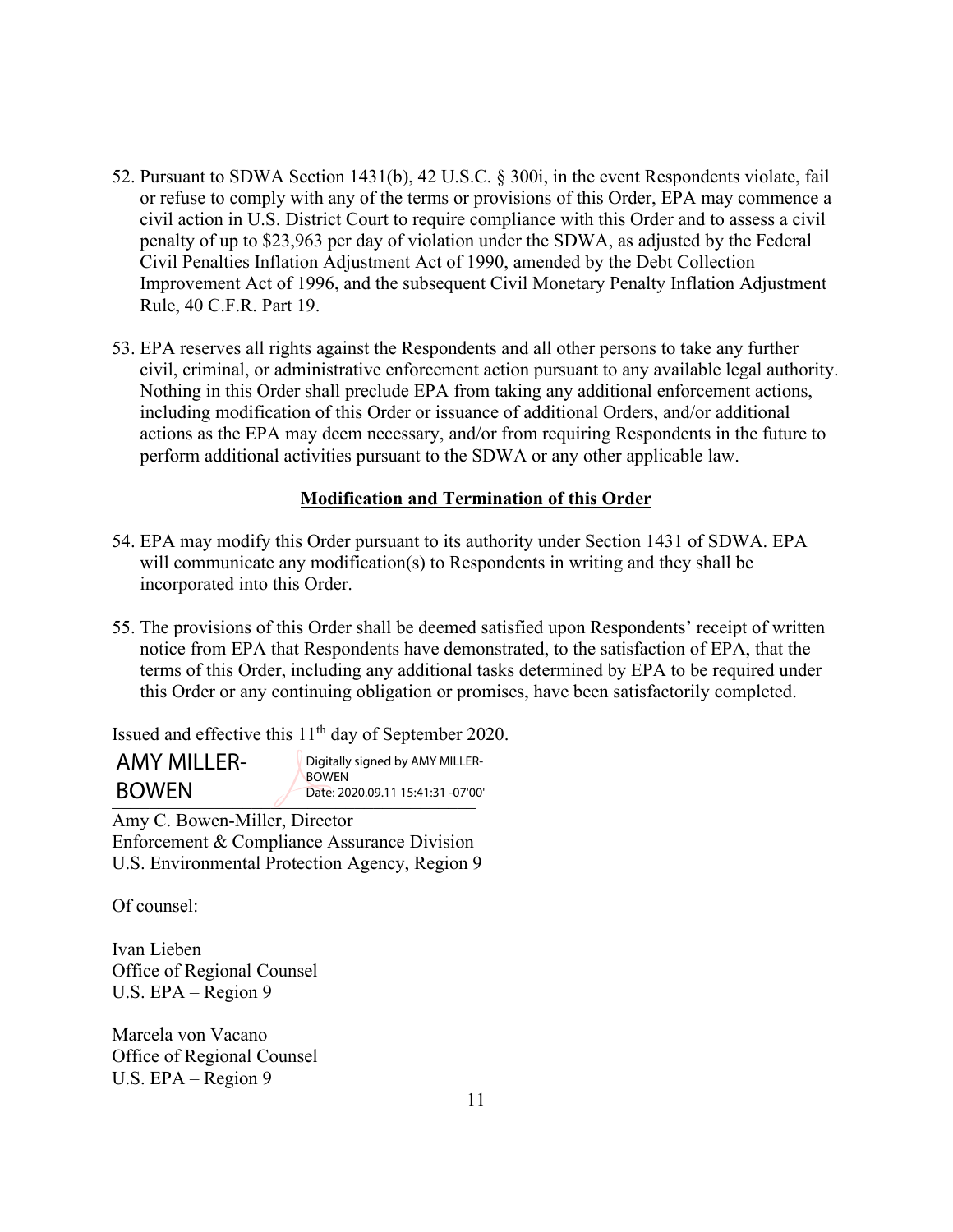## **ATTACHMENT**

## **New Production Well Requirements**

#### **A. Zone Testing**

- 1. To ensure optimal water production and water quality is achieved by new or rehabilitated well construction, Respondents shall conduct zone testing (e.g., initiate a test well) prior to drilling large diameter boreholes and installing permanent casing of a production well. Zone testing shall be conducted at water producing zones to reduce the risk of delivering water that exceeds Federal SDWA standards. Among other things, the zone test will include geophysical logging to aid in the selection of optimal water producing zones and adhere to American Water Works Association (AWWA) Standard A100-06 for Water Wells. The following zone testing requirements must be submitted to EPA within ten (10) days of Respondents receiving the test well design information from the well driller and/or analytical results from a state certified laboratory
	- a. Zone testing shall include NPDWRs water quality monitoring and any other chemical, biological or radiological monitoring deemed necessary, in writing by EPA, based on high-risk hydrogeological identifiers or geographic identifiers within 5 miles of the zone testing source.
	- b. All test wells drilled for the purpose of zone testing must provide EPA the following information:
		- i. Depth of test well(s);
		- ii. Water quality sampling;
		- iii. Pump testing;
		- iv. Test well log(s); and
		- v. Test well report summarizing findings.
	- c. EPA may require, in writing, that chemical analysis of the clay strata bounding at the target water producing zones be conducted in elevated-arsenic risk areas, in addition to zone testing.
	- d. EPA must approve, in accordance with Paragraphs 46-47, the efficacy of the zone testing prior to Respondents constructing a production well.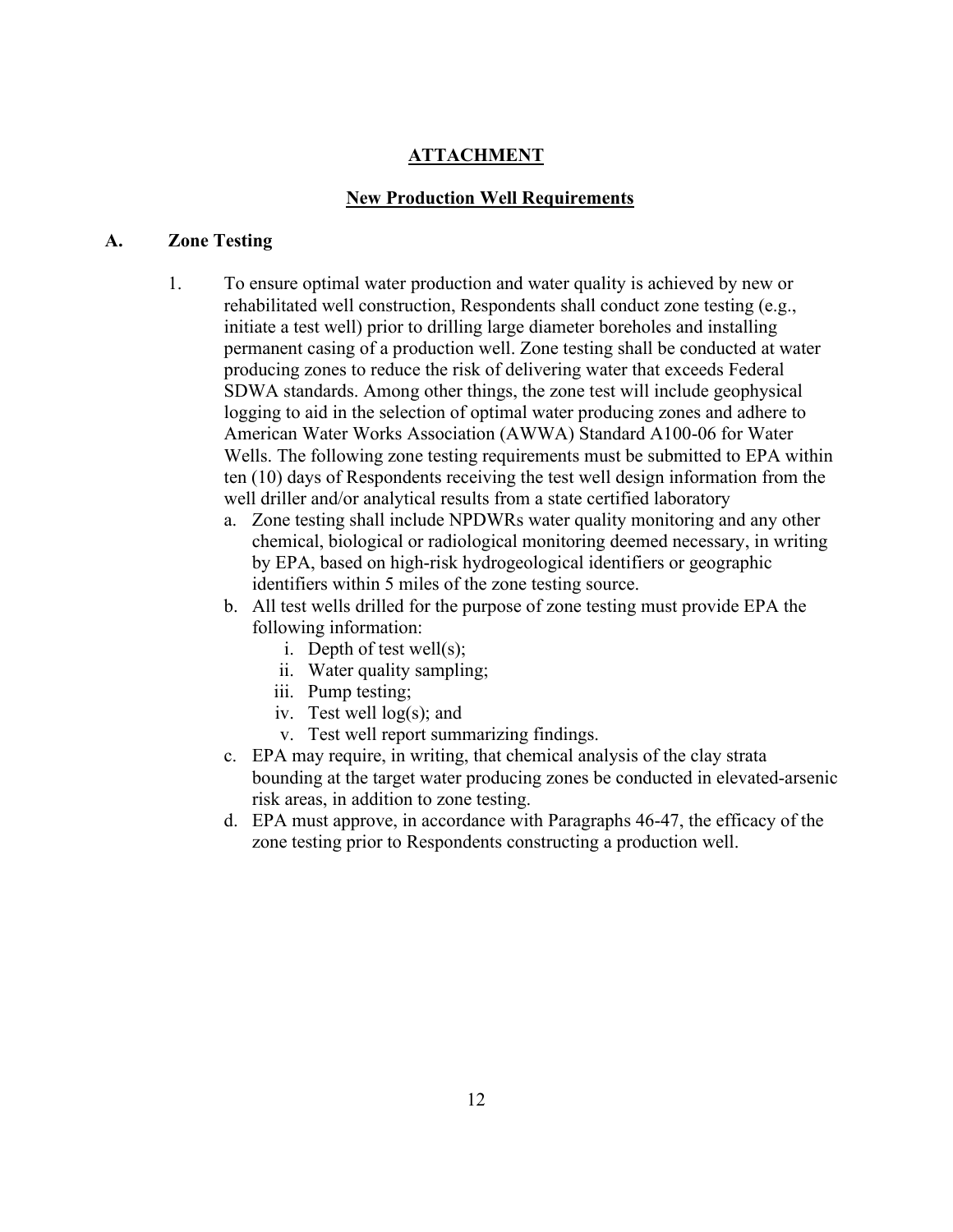## **B. Production Well(s)**

1. Respondents shall conduct a source water assessment as defined in EPA's Ground Water Rule Source Water Assessment Guidance Manual that, and at a minimum, meets the following criteria:

| <b>Potential Pollution</b>       | Minimum Horizontal Separation      |
|----------------------------------|------------------------------------|
| <b>or</b>                        | Distance Between Well and Known or |
| <b>Contaminated Source</b>       | <b>Potential Source</b>            |
| Any sewer line (sanitary,        | 50 feet                            |
| industrial, or storm water; main |                                    |
| or lateral)                      |                                    |
| Watertight septic tank or        | 100 feet                           |
| subsurface sewage leaching field |                                    |
| Cesspool or seepage pit          | 150 feet                           |
| Recycled water use area          | 50-150 feet depending on level of  |
|                                  | treatment of recycled water        |
| Animal or fowl enclosure         | $100$ feet                         |

- 2. Respondents shall provide documentation demonstrating that a well site control zone with a 50-foot radius around the site can be established for protecting the water source from vandalism, tampering, or other threats at the site by easement, zoning, lease, or an alternative approach based on its potential effectiveness in providing protection of the source from contamination. At a minimum, the documentation shall include:
	- a. Design plans and specifications for the well (Well Log);
	- b. Results of all required water quality analyses;
	- c. As-built plans, if available;
	- d. Description of all operation, maintenance, and removal equipment;
	- e. Plans to protect against flooding by ensuring the wellhead terminates a minimum of 18 inches above the finished grade;
	- f. Plans to ensure wellhead and electrical controls are not installed in vaults;
	- g. Plans to provide fittings and electrical connections to enable chlorination facilities to be readily installed;
	- h. Instructions to install non-threaded down-turned sampling tap(s) located on the discharge line between the wellhead and the check valve. Sampling taps used for obtaining samples for bacteriological analysis shall not have a screen, aerator, or other such appurtenance;
	- i. Instructions to allow the well to be pumped to a waste or discharge line that is